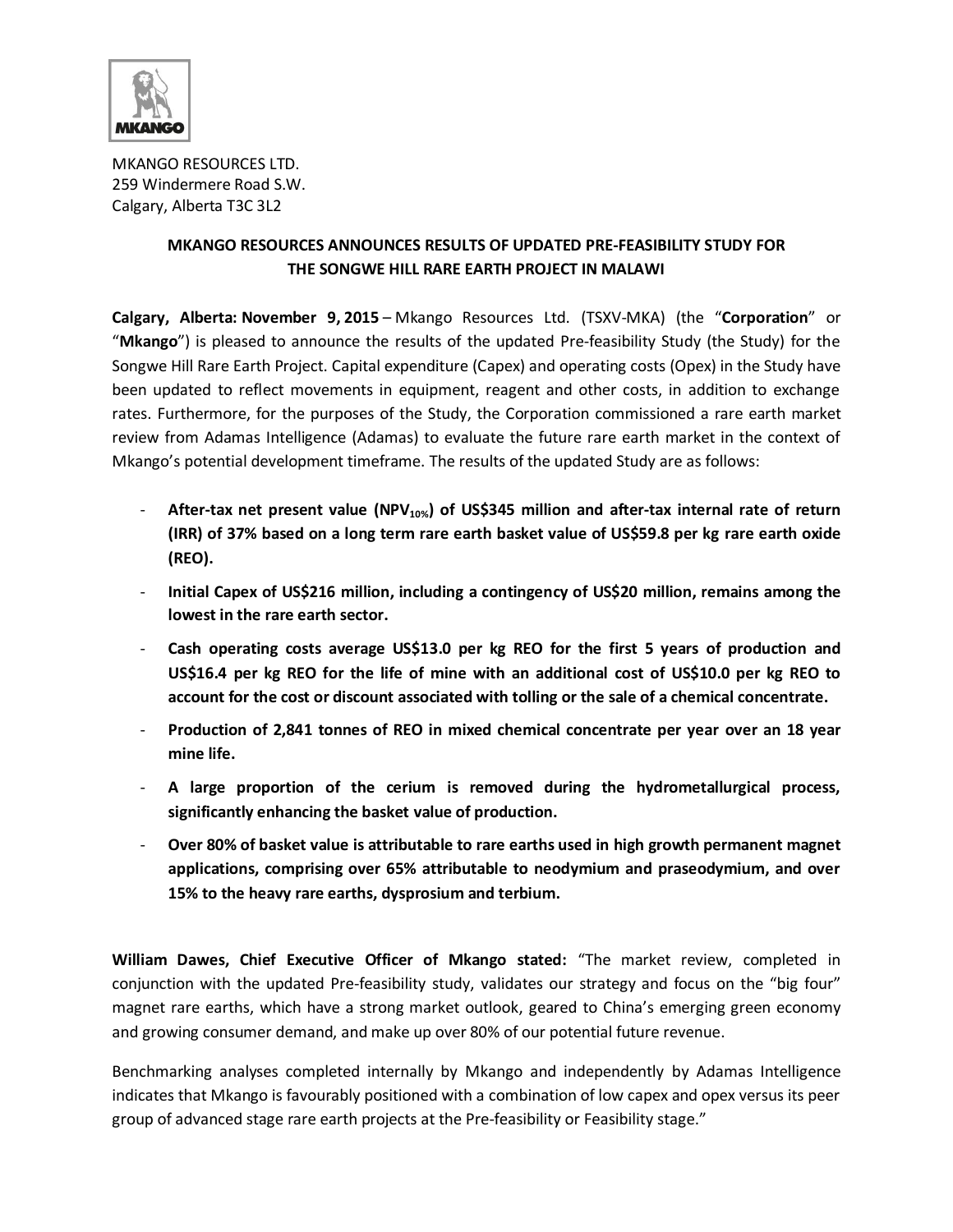### **Market Review**

Adamas forecasted three different scenarios for future global REO production from 2015 through 2020:

- 1. "Business as Usual" scenario (Base Case)
	- China's Ministry of Land and Resources (MLR) holds production quotas steady at 2015 levels through 2020
	- Illegal/unregulated REO production in China will decrease by 56% over the same period
	- Australian production reaches 22,000 tonnes of total rare earth oxide (TREO) per annum by 2018 and flat thereafter
	- Production from all other nations combined will remain flat at 2015 levels through 2020
- 2. "Low Production" scenario (Scenario 2)
	- MLR will hold the nation's production quotas steady at 2015 levels through 2020
	- Illegal/unregulated REO production in China fully eliminated by 2020
	- Australian production reaches 22,000 tonnes of TREO per annum by 2018 and flat thereafter
	- Production from all other nations combined will remain flat at 2015 levels through 2020
- 3. "High Production" scenario (Scenario 3)
	- MLR will increase national production quota levels by 4,000 tonnes in 2017 (versus 2015), and by an additional 4,000 tonnes in 2019, thereafter holding steady through 2020
	- Illegal/unregulated REO production in China fully eliminated by 2020
	- Australian production reaches 22,000 tonnes of TREO per annum by 2018 and flat thereafter
	- Production from all other nations combined will remain flat at 2015 levels through 2020
	- One new light rare earth producer and one new heavy rare earth producer come into production in 2018

Adamas forecasts that global TREO demand will total approximately 125,000 tonnes in 2015 and will increase for individual REOs by 1% to 13% annually through 2020. In 2020, Adamas forecasts that global TREO demand will conservatively amount to approximately 150,750 tonnes.

Global TREO demand growth is forecasted to be driven heavily by strong demand growth for neodymium oxide, praseodymium oxide, dysprosium oxide, lanthanum oxide, and others from 2015 through the end of the decade, with the permanent magnet and fuel cracking catalyst sectors the key drivers. In all three supply-demand scenarios considered from 2015 through 2020, Adamas forecasts that global demand for oxides of neodymium, praseodymium, dysprosium, terbium, lanthanum, and yttrium will significantly exceed global annual production in the year 2020 implying significantly higher prices versus those currently in 2015.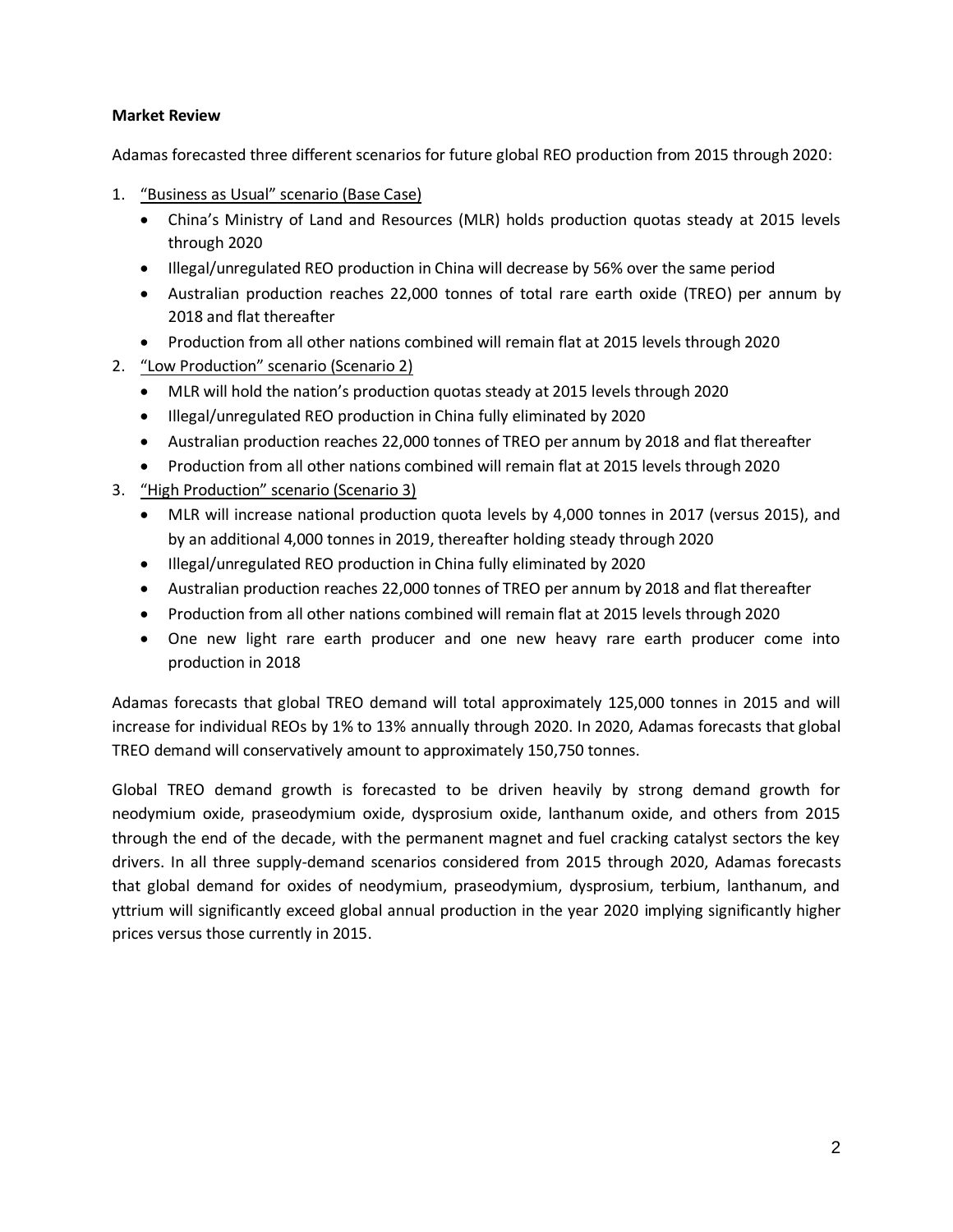|                                     | <b>Adamas 2020 Price Scenarios</b> |                   |                                    |                        |
|-------------------------------------|------------------------------------|-------------------|------------------------------------|------------------------|
|                                     | November 2015                      | November 2015     | November 2015                      | September 2014         |
| Rare earth oxide                    | "Business as Usual"                |                   | "High Production" "Low Production" | <b>Pre-feasibility</b> |
|                                     | <b>Base Case</b>                   | <b>Scenario 3</b> | <b>Scenario 2</b>                  | <b>Study</b>           |
|                                     | US\$/kg                            | US\$/kg           | US\$/kg                            | US\$/kg                |
| Lanthanum                           | 3.12                               | 2.35              | 3.61                               | 2.91                   |
| Cerium                              | 0.42                               | 0.33              | 0.43                               | 0.71                   |
| Praseodymium                        | 8.62                               | 7.52              | 8.98                               | 7.31                   |
| Neodymium                           | 31.56                              | 28.19             | 33.24                              | 20.58                  |
| Samarium                            | 0.18                               | 0.15              | 0.18                               | 0.32                   |
| Europium                            | 4.52                               | 3.49              | 4.67                               | 10.04                  |
| Gadolinium                          | 1.17                               | 1.02              | 1.23                               | 1.07                   |
| Terbium                             | 1.94                               | 1.69              | 2.12                               | 2.35                   |
| Dysprosium                          | 7.22                               | 6.37              | 7.87                               | 7.81                   |
| Yttrium                             | 1.00                               | 0.84              | 1.41                               | 1.91                   |
| $H$ ol mi um $1$                    |                                    |                   |                                    |                        |
| $\mathsf{Erbium}^1$                 |                                    |                   |                                    |                        |
| Thulium <sup>1</sup>                |                                    |                   |                                    |                        |
| Ytterbium <sup>1</sup>              |                                    |                   |                                    |                        |
| Lutetium <sup>1</sup>               |                                    |                   |                                    |                        |
| Basket value (US\$/kg)              | 59.76                              | 51.95             | 63.75                              | 55.01                  |
| % "Magnet" rare earths <sup>2</sup> | 82.6%                              | 84.3%             | 81.9%                              | 69.2%                  |

#### **Forecasted per-REO contribution to Songwe Hill basket value in 2020**

 $^{\rm 1}$  No value currently attributed to these rare earths in the financial evaluation

 $2\,$  "Magnet" rare earths assumed to be neodymium, praseodymium, dysprosium and terbium

#### **Economic Analysis**

A detailed financial model was constructed based on input parameters from the updated Study. Free cash flows were modelled in both real and nominal terms for a range of discount rates, and on a debt free basis. Long term rare earth price assumptions were based on the Adamas Base Case pricing scenario, resulting in the equivalent price for a total rare earth basket for Songwe Hill of US\$59.8 per kg REO. Prices are assumed to remain flat in real terms over the life of the mine.

| <b>Financial evaluation</b>  | <b>Nominal</b>                                                      | Real                            | November 2015                | November 2015             | November 2015             | September 2014                                |
|------------------------------|---------------------------------------------------------------------|---------------------------------|------------------------------|---------------------------|---------------------------|-----------------------------------------------|
|                              | discount rate <sup>1</sup>                                          | discount rate                   | <b>Pre-feasibility Study</b> | Pre-feasibility Study     |                           | Pre-feasibility Study   Pre-feasibility Study |
|                              |                                                                     |                                 | <b>Base Case Pricing</b>     | <b>Scenario 3 Pricing</b> | <b>Scenario 2 Pricing</b> |                                               |
|                              |                                                                     |                                 | Post tax NPV USSm            | Post tax NPV US\$m        |                           | Post tax NPV US\$m   Post tax NPV US\$m       |
|                              | 9.0%                                                                | 6.3%                            | 385                          | 258                       | 446                       | 326                                           |
| <b>Base case</b>             | 10.0%                                                               | 7.3%                            | 345                          | 228                       | 400                       | 293                                           |
|                              | 11.0%                                                               | 8.3%                            | 308                          | 201                       | 359                       | 262                                           |
|                              | 12.0%                                                               | 9.3%                            | 276                          | 177                       | 323                       | 234                                           |
|                              | 13.0%                                                               | 10.2%                           | 248                          | 156                       | 290                       | 210                                           |
|                              | 14.0%                                                               | 11.2%                           | 222                          | 137                       | 261                       | 188                                           |
|                              |                                                                     |                                 |                              |                           |                           |                                               |
|                              |                                                                     | Nominal internal rate of return | 37%                          | 29%                       | 40%                       | 36%                                           |
| Real internal rare of return |                                                                     | 33%                             | 26%                          | 36%                       | 32%                       |                                               |
|                              |                                                                     |                                 |                              |                           |                           |                                               |
|                              | Long term basket value assumption (US\$/kg)                         |                                 | 59.8                         | 52.0                      | 63.8                      | 55.0                                          |
|                              | % of basket value attributable to "Magnet" rare earths <sup>2</sup> |                                 | 83%                          | 84%                       | 82%                       | 69%                                           |

 $^{\rm 1}$  Includes inflation at 2.5%  $^{\rm 2}$  "Magnet" rare earths are assumed to neodymium, praseodymium, dysprosium and terbium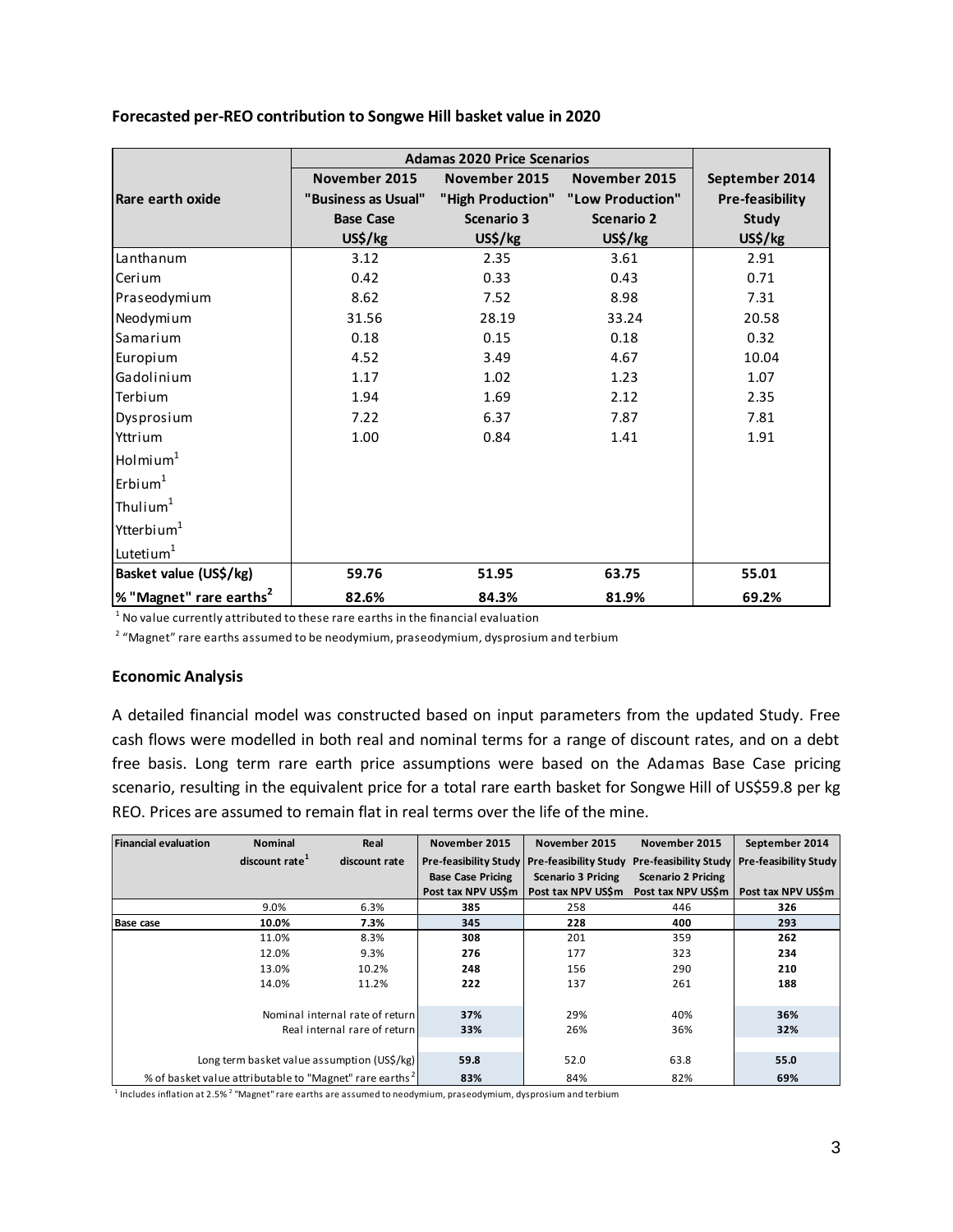| Rare earth oxide       |                                                             | REO in $\text{conc}^1$ | <b>REO</b> in conc | <b>REO</b> in conc | REO in conc    |
|------------------------|-------------------------------------------------------------|------------------------|--------------------|--------------------|----------------|
|                        |                                                             | tonnes                 | split              | US\$/kg            | split by value |
|                        |                                                             |                        |                    |                    |                |
| Lanthanum              | La 203                                                      | 1,075                  | 37.8%              | 3.1                | 5.2%           |
| Cerium                 | CeO <sub>2</sub>                                            | 341                    | 12.0%              | 0.4                | 0.7%           |
| Praseodymium           | Pr6O11                                                      | 227                    | 8.0%               | 8.6                | 14.4%          |
| Neodymium              | Nd2O3                                                       | 756                    | 26.6%              | 31.6               | 52.8%          |
| Samarium               | Sm2O3                                                       | 114                    | 4.0%               | 0.2                | 0.3%           |
| Europium               | Eu2O3                                                       | 27                     | 0.9%               | 4.5                | 7.6%           |
| Gadolinium             | Gd203                                                       | 62                     | 2.2%               | 1.2                | 2.0%           |
| Terbium                | Tb407                                                       | 7                      | 0.3%               | 1.9                | 3.3%           |
| Dysprosium             | Dy203                                                       | 35                     | 1.2%               | 7.2                | 12.1%          |
| Yttrium                | Y2O3                                                        | 165                    | 5.8%               | 1.0                | 1.7%           |
| Holmium $2$            | Ho2O3                                                       | 6                      | 0.2%               |                    |                |
| Erbium <sup>2</sup>    | Er203                                                       | 13                     | 0.5%               |                    |                |
| Thulium <sup>2</sup>   | Tm203                                                       | $\overline{2}$         | 0.1%               |                    |                |
| Ytterbium <sup>2</sup> | Yb2O3                                                       | 10                     | 0.3%               |                    |                |
| Lutetium <sup>2</sup>  | Lu203                                                       | $\mathbf{1}$           | 0.0%               |                    |                |
|                        | Average annual production REO in concentrate                | 2,841                  | 100.0%             | 59.8               | 100.0%         |
|                        | Average "magnet" REO production in concentrate <sup>3</sup> | 1,026                  | 36.1%              | 49.3               | 82.6%          |

The main revenue drivers are neodymium (53%), praseodymium (14%) and dysprosium (12%) as illustrated below.

 $^{\rm 1}$  Average annual at full capacity excluding first and last years

 $^2$  No value currently attributed to these rare earths in the financial evaluation

 $^3$  "Magnet" rare earths assumed to be neodymium, praseodymium, dysprosium and terbium

#### **Project Overview**

The Study is based on a conventional open pit operation using contract mining, a mine life of 18 years with targeted first production in 2018, and is focused on the Probable Mineral Reserve Estimate. Based on the input parameters in the updated Study the Probable Mineral Reserve Estimate remains unchanged at 8.5 million tonnes grading 1.60% TREO using a cut-off grade of 1.0% TREO as reported in September 2014. The annual processing capacity was assumed at 500,000 tonnes per year of ore with a view to producing an average of approximately 2,840 tonnes of REO in mixed chemical concentrate per year.

#### **Operating costs**

Cash operating costs include the costs of contract mining, milling, flotation, leaching, purification and precipitation in addition to other costs associated with the operation. The Study also assumes an additional cost of US\$10.0 per kg REO to account for the cost or implied discount associated with toll separation or the sale of a mixed chemical concentrate.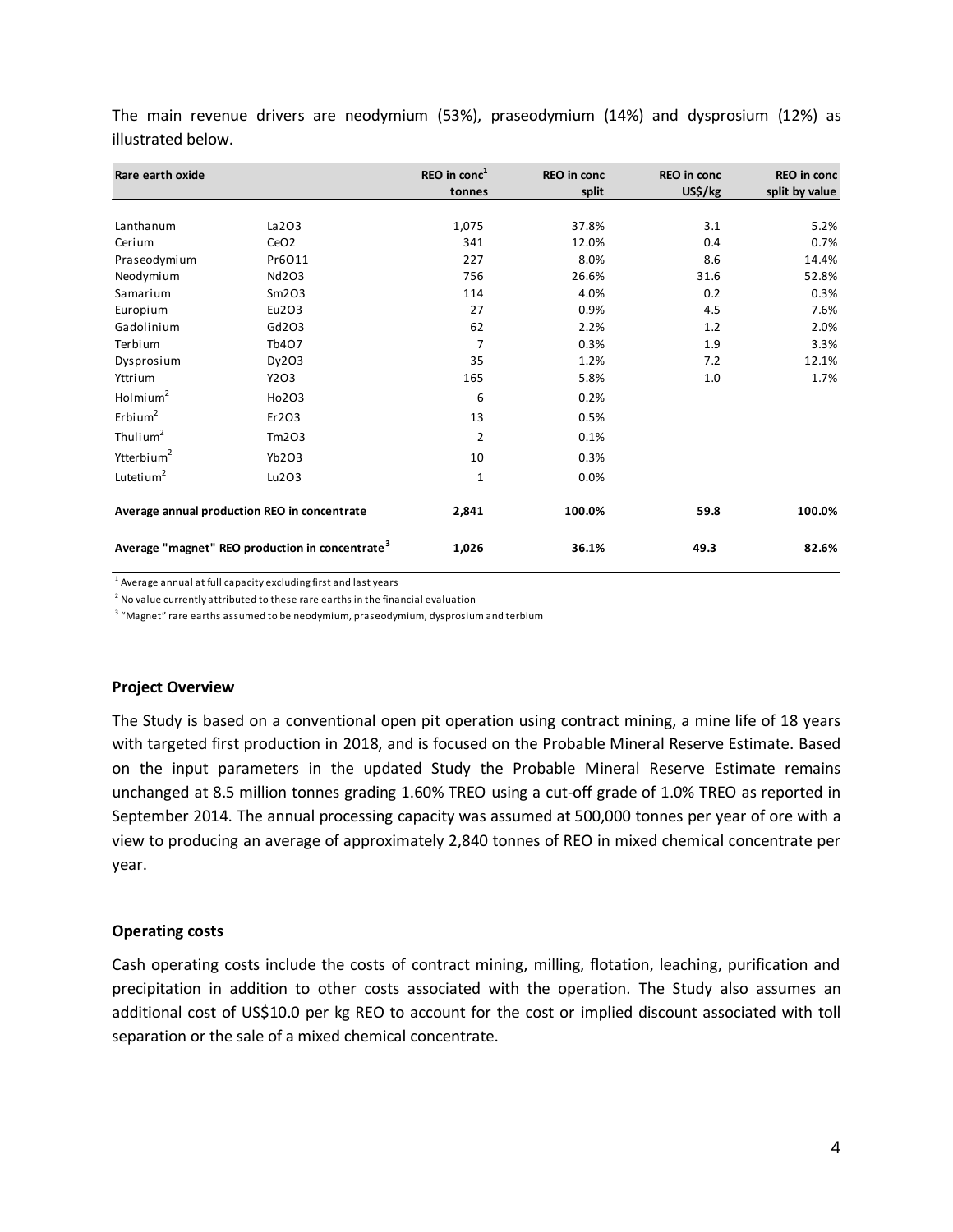| <b>Real operating costs</b> | Life of mine | Life of mine     | 2018-2022 | 2018-2022        |
|-----------------------------|--------------|------------------|-----------|------------------|
|                             | US\$/kg REO  | US\$/t processed | US\$/kg   | US\$/t processed |
| Mining                      | 4.1          | 23.5             | 3.0       | 21.1             |
| Beneficiation               | 3.7          | 21.2             | 3.0       | 21.0             |
| Hydrometallurgical          | 7.1          | 40.4             | 5.7       | 40.3             |
| G & A / other               | 1.5          | 8.6              | 1.3       | 8.6              |
| <b>Cash operating costs</b> | 16.4         | 93.6             | 13.0      | 91.1             |
| Tolling / conc sale         | 10.0         | 56.9             | 10.0      | 70.9             |
| Total cash costs            | 26.4         | 150.5            | 23.0      | 162.0            |

### **Capital expenditure**

The largest Capex component is an integrated processing plant comprising a mill, flotation plant, hydrometallurgical plant, and a sulphuric acid plant with power co-generation capacity. The capex estimate for the integrated processing plant was completed by SNC-Lavalin (Pty) Ltd. and is to an accuracy defined as (-20 % +25 %) covering the design, engineering, procurement, supply/manufacture, construction and pre-commissioning of the proposed new processing facility and associated plant complex infrastructure. Other major capex items include the cost of a lined tailings storage facility provided by Epoch Resources (Pty) Ltd.

| Initial capital expenditure                             | <b>USSm</b> |
|---------------------------------------------------------|-------------|
|                                                         |             |
| Site facilities and infrastructure                      | 21.8        |
| Power supply                                            | 14.5        |
| Mining                                                  | 1.7         |
| Beneficiation plant                                     | 43.0        |
| Hydrometallurgical plant                                | 54.4        |
| Sulphuric acid plant                                    | 34.7        |
| Tailings storage facility                               | 12.7        |
| Other costs                                             | 14.0        |
| <b>Total initial capital expenditure</b>                | 196.6       |
| Contingency                                             | 19.7        |
| Total initial capital expenditure including contingency | 216.3       |

Total initial capital expenditure is US\$216.3m including a contingency of US\$19.7m.

Capital expenditure after initial Project development costs are estimated to be US\$1m per year for sustaining capital. The costs of future reclamation are assumed to be provided for by Mkango on an annual basis for the life of the mine and are included in operating costs (G&A/other).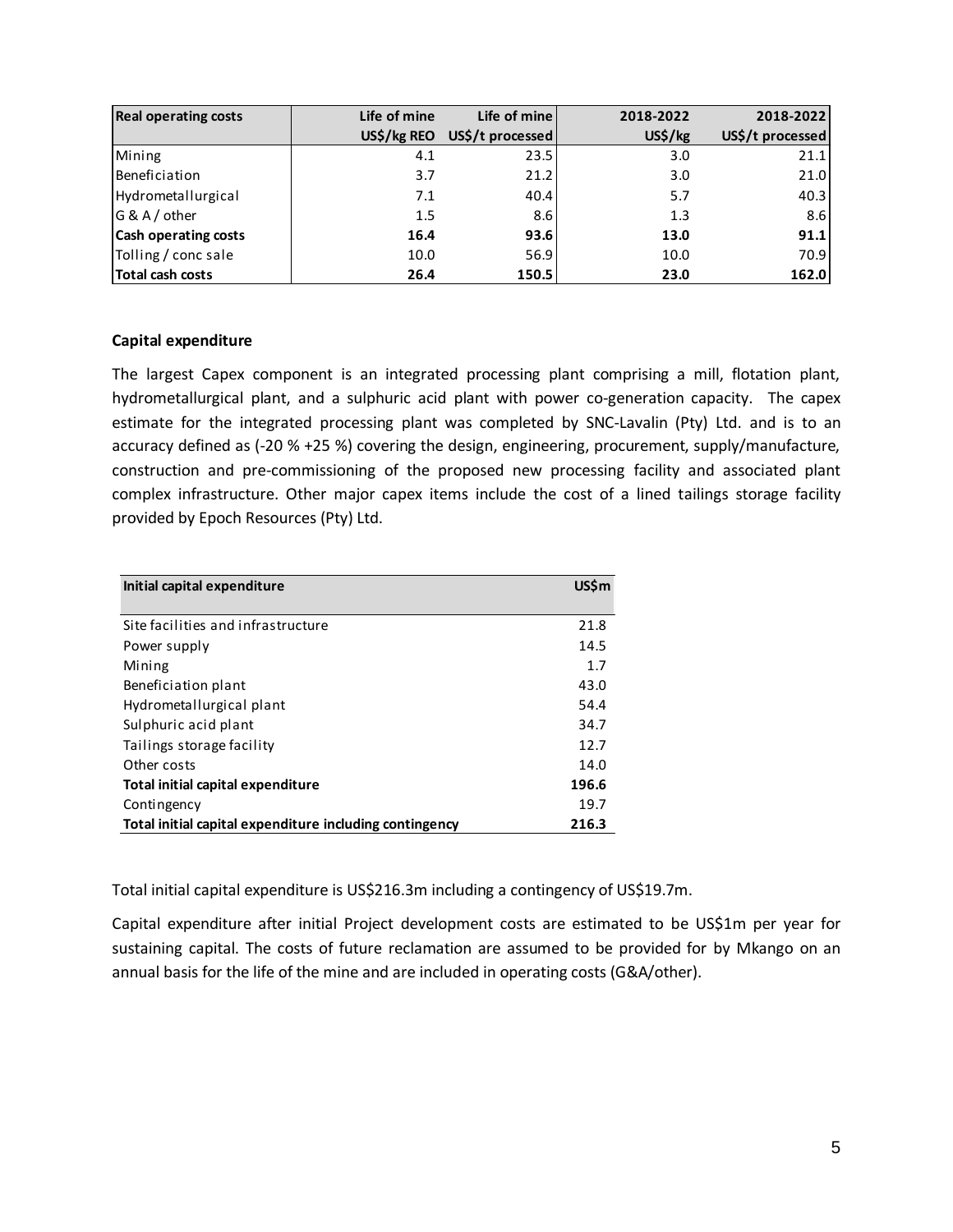### **Qualified Persons**

An updated NI 43-101 Technical Report supporting the Study is being prepared by The MSA Group (Pty) Ltd. under the guidance of Rob Croll, Principal Consultant for The MSA Group (Pty) Ltd., who is a "Qualified Person" in accordance with National Instrument 43-101 – *Standards of Disclosure for Mineral Projects*.

The Mineral Reserve calculation was completed by The MSA Group (Pty) Ltd. under the supervision of Clive Brown, who is a "Qualified Person" in accordance with National Instrument 43-101 – *Standards of Disclosure for Mineral Projects*.

The process design and cost estimation for the integrated processing plant for the Study was completed by SNC-Lavalin (Pty) Ltd. under the supervision of Nick Dempers who is a "Qualified Person" in accordance with National Instrument 43-101 – *Standards of Disclosure for Mineral Projects*.

The design and cost estimation for the infrastructure associated with the integrated processing plant for the Study was completed by SNC-Lavalin (Pty) Ltd. under the supervision of Craig de Jager who is a "Qualified Person" in accordance with National Instrument 43-101 – *Standards of Disclosure for Mineral Projects*.

The NI 43-101 compliant Technical Report in respect of the results of the Study described herein will be filed on SEDAR within the next 45 days.

### **Independence of Qualified Persons**

All of the Qualified Persons referred to in this press release are independent of Mkango Resources Limited.

## **The Songwe Hill Rare Earth Project**

The Songwe Hill Rare Earth Project is located within the 100% owned Exclusive Exploration Licence 0284/10R in southeast Malawi. The Project is accessible by road from Zomba, the former capital, and Blantyre, the principal commercial town of Malawi. Total travel time from Blantyre is approximately 2 hours, which will reduce as infrastructure continues to be upgraded in the area.

### **About Mkango Resources Ltd.**

Mkango's primary business is the exploration for rare earth elements and associated minerals in the Republic of Malawi, a country whose hospitable people have earned it a reputation as "the warm heart of Africa". Mkango holds, through its wholly owned subsidiary Lancaster Exploration Limited, a 100% interest in two exclusive prospecting licenses in southern Malawi. The main exploration target is the Songwe Hill rare earth deposit, which features carbonatite hosted rare earth mineralisation and was subject to previous exploration in the late 1980s.